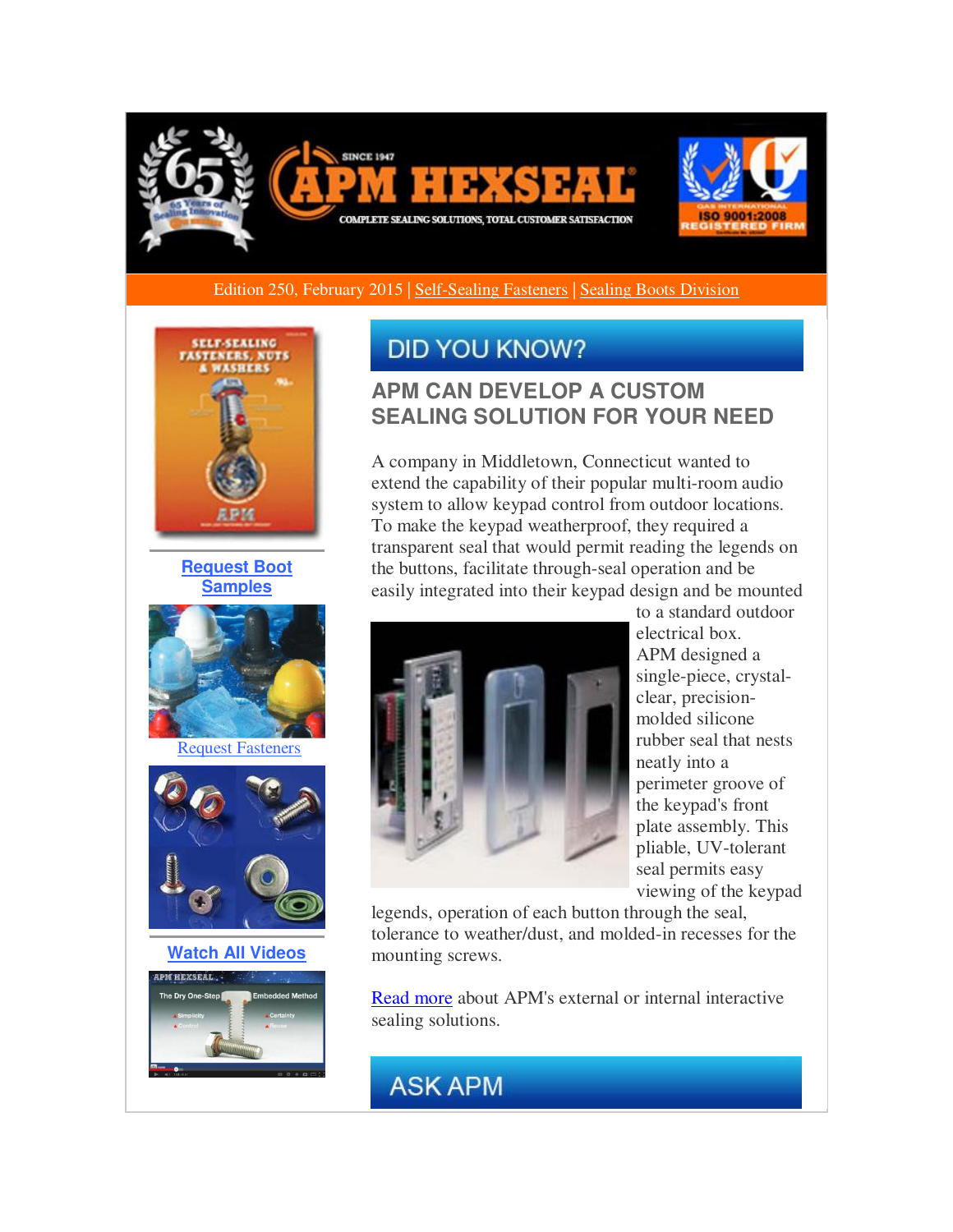

#### [Download Literature](http://r20.rs6.net/tn.jsp?f=001z5hQ9X8-qkN1zPi_fbu8YhX3aLKbQw0agHI0CR1Zmx5wZi4vkSL984ndWB-UrPQy2ZfqBcgs7GSYesj1nIyy9SX_VtZuTt7mdPJNUOPfotwtzxNryfKDVw1l-QB4nQn8fyekHs44BElLgBLJiyJziz0A6HsA5V9877B6GOTHdoDqjS1fO2v1EKDV-hNEizmkR5Kpxws_hpcHgHqkxbt73RmhVjXGwnzd1mcNeciDY8pF2eqGHDAQm2fn3ThIYWOWtQEqCsSd600yZPVuL1J9vrjMN86YH3twMZQWZ3_qWgY=&c=UKGusj9NW-v0NbVH66l9lWZDeBD_3K51tUCfhjJR-H1zugm4vmLz0w==&ch=G3KNlp52FWLO4uYfpvm3_8OF0sGWXqk5SKRD3--ggQY2YvDUdoutpw==)





**Toll Free:**  800-498-9034

### **Email:** [info@apmhexseal.com](mailto:info@apmhexseal.com)



UL Recognized | File<br>Component File

**UL THIRD-PARTY TESTED** 

## **WHY DO SOME CUSTOMERS ORDER SEALING BOOTS FOR SEALED SWITCHES WHEN THEY'RE ALREADY FACTORY SEALED?**



Although this category is comprised of switches that are hermetically sealed (to

protect the contacts from being corroded or otherwise contaminated), their panel

mounting holes are still exposed to moisture and leakage penetration. Every HEXSEAL® and E-SEEL® is designed with a patented perimeter seal that surrounds and vacuum protects the mounting hole and prevents bad things from reaching exposed circuit boards, etc.



Read more abou[t APM Hermetic Environmental Sealing](http://r20.rs6.net/tn.jsp?f=001z5hQ9X8-qkN1zPi_fbu8YhX3aLKbQw0agHI0CR1Zmx5wZi4vkSL986uarFJ9WFFGPK8L13Z7uEPuRQJy9YxwPFjdHVUCs3PVPvjFagE0RDDQMM6VfHy74ZUI2c1wOcaHYXEMHhQSAY-CmQmgPPgMA8LWo7nedha5eGMyTvxZpS-tBfMFN4G-Ohf5WqWYhcf3tgNQW8CPFlWhlFJLYGsjEQMjIN9JQxqSdDncGCwqRAeWJLMaK3Ttz2JDH8tU54y7O_okT_mxdEdiNveiTFGkMn_OOQJRdAHzt29GgDG7lCv-VPSikiMUmlZH-XFVQTkJ6jZ-xOykBgMewgQ0flEHGw==&c=UKGusj9NW-v0NbVH66l9lWZDeBD_3K51tUCfhjJR-H1zugm4vmLz0w==&ch=G3KNlp52FWLO4uYfpvm3_8OF0sGWXqk5SKRD3--ggQY2YvDUdoutpw==)  [Boots f](http://r20.rs6.net/tn.jsp?f=001z5hQ9X8-qkN1zPi_fbu8YhX3aLKbQw0agHI0CR1Zmx5wZi4vkSL986uarFJ9WFFGPK8L13Z7uEPuRQJy9YxwPFjdHVUCs3PVPvjFagE0RDDQMM6VfHy74ZUI2c1wOcaHYXEMHhQSAY-CmQmgPPgMA8LWo7nedha5eGMyTvxZpS-tBfMFN4G-Ohf5WqWYhcf3tgNQW8CPFlWhlFJLYGsjEQMjIN9JQxqSdDncGCwqRAeWJLMaK3Ttz2JDH8tU54y7O_okT_mxdEdiNveiTFGkMn_OOQJRdAHzt29GgDG7lCv-VPSikiMUmlZH-XFVQTkJ6jZ-xOykBgMewgQ0flEHGw==&c=UKGusj9NW-v0NbVH66l9lWZDeBD_3K51tUCfhjJR-H1zugm4vmLz0w==&ch=G3KNlp52FWLO4uYfpvm3_8OF0sGWXqk5SKRD3--ggQY2YvDUdoutpw==)or Switches and Potentiometers.

**Look for next week's newsletter to learn more about APM Hexseal's sealing solutions!**